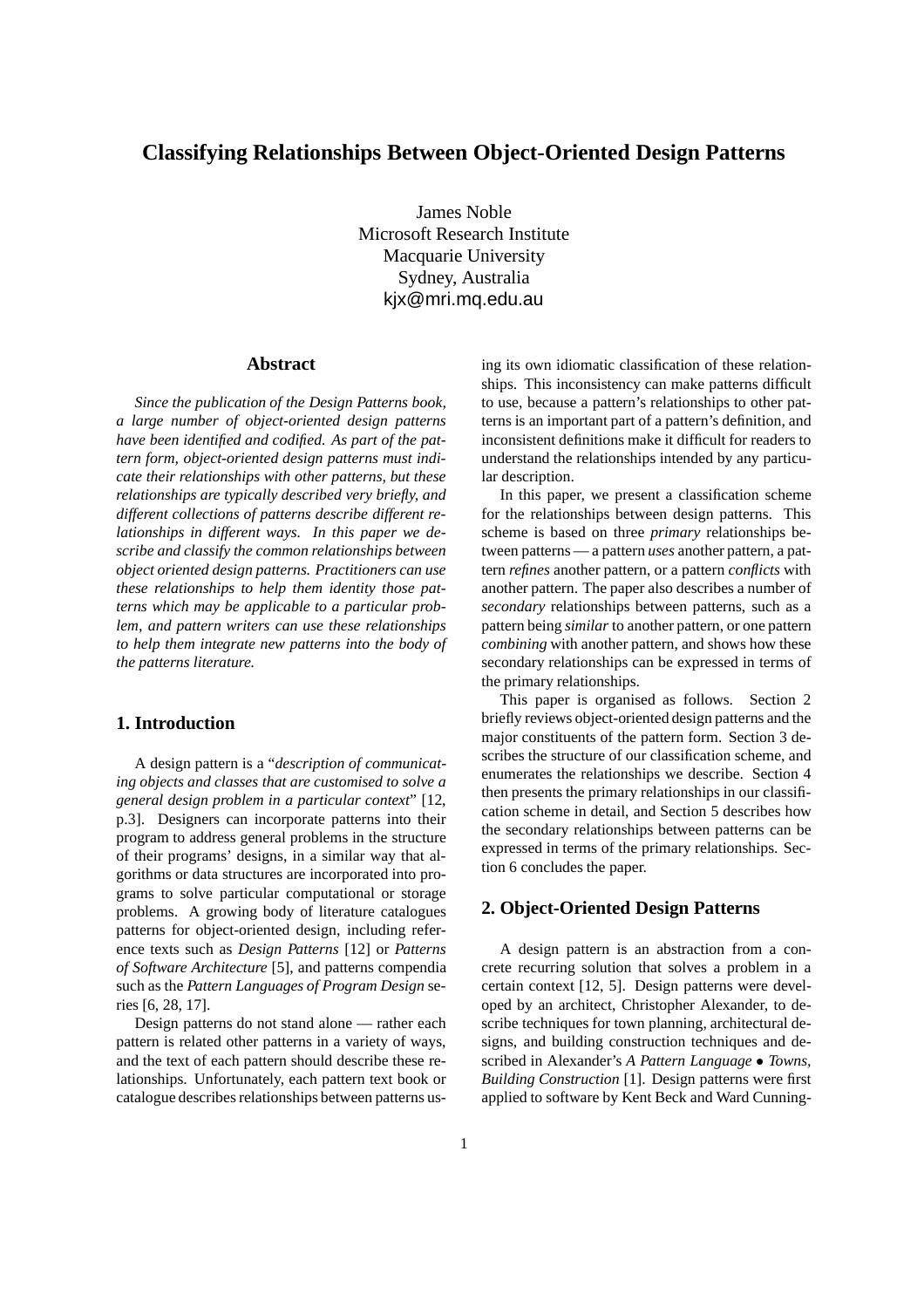ham to describe user interface design techniques [4], and were then popularised by the *Design Patterns* catalogue, which described twenty-three general purpose patterns for object oriented design. Since *Design Pattern's* publication, a large number of other patterns have been identified and published [5, 3, 2, 6, 28, 17]. More recently, different types of patterns have been identified, including Composite Patterns [25] and Pattern Tilings [14].

A design pattern is written in *pattern form*, that is in one of a family of literary styles designed to make patterns easy to apply. A design pattern has a name to facilitate communication about programs in terms of patterns, a description of the problems for which the pattern is applicable, an analysis of the *forces* addressed by the pattern and the important considerations and consequences of using the pattern, a sample implementation of the pattern's solution, and references to known uses of the pattern.

Most importantly from the perspective of this paper, a pattern lists other patterns which are in some way related. The problem addressed by this paper is that different collections of patterns describe different relationships between patterns in different ways. For example, the relationships between object-oriented design patterns were first analysed by Walter Zimmer, who studied the relationships between patterns in *Design Patterns*[12]. According to Zimmer [31], there are three relationships — one pattern can use another pattern; a variant of one pattern can use another pattern; and one pattern can be similar to another pattern. The *Design Patterns Smalltalk Companion* includes these three relationships, but introduces a fourth relationship — one pattern can be a specialisation of another pattern [2]. *Patterns of Software Architecture* describes three kinds of relationships between patterns, including Zimmer's first relationship and introducing two more — one pattern can be a variant of another pattern; and two patterns can be used in combination to solve a problem [5]. Meszaros and Doble's *Patterns for Pattern Writing* [18] identify five relationships between patterns — a pattern can use, be used by, generalise, specialise, or provide an alternative to another pattern. Other patterns or collections of patterns describe other relationships between patterns and recent work has discussed compositional and reflexive relationships between patterns [27, 25, 14].

We are engaged in a long-term project called "*Found Objects*" that aims to organise patterns for object-oriented design [19, 20, 21, 23]. As part of this project, we have analysed existing patterns to determine their relationships to other patterns. We have identified new patterns, and then related these patterns to the existing patterns in the literature. The classification scheme for relationships between patterns presented in this paper was developed to support the wider goal of organising patterns in the Found Objects project, by identifying the most important relationships between patterns.

# **3. Classifying Relationships between Patterns**

Figure 1 illustrates the structure of our classification scheme for relationships between patterns. The classification scheme is based on three *primary* relationships between patterns — one pattern *uses* another pattern; a more specific pattern *refines* a more general pattern, and one pattern *conflicts* with another pattern when they both propose solutions to a similar problem. These three relationships are described in Section 4.

The scheme also describes a number of *secondary* relationships between patterns, such as a pattern being a *variant* of another pattern, two patterns being *similar*, or two patterns *combining* to solve a problem. Section 5 presents the secondary relationships, and describes how they can be expressed in terms of the primary relationships.

# **4. Primary Relationships**

Our classification scheme is based on three *primary* relationships between patterns — *uses*, *refines*, and *conflicts*. In this section we outline these three relationships, present examples of well-known patterns which exhibit these relationships, and provide a simple graphical notation which can illustrate these relationships between groups of patterns.

### **4.1. Uses**

Almost every pattern form records the patterns which each pattern *uses* — that is, patterns which help another pattern. Typically, a pattern which has a *larger* or more global impact on a design will use patterns which have *smaller* or more local impacts.

The *uses* relationship is the only explicit relationship between patterns in Alexander's original architectural patterns [1]. Alexander's patterns are organised into a *pattern language* based on this relationship — that is, the patterns are organised so that each pattern is followed by the other smaller-scale patterns which it uses, and which should be considered once the large-scale pattern has been chosen. For example, the Small Public Squares pattern *uses* the Pedestrian Density, Activity Pockets, and Something Roughly in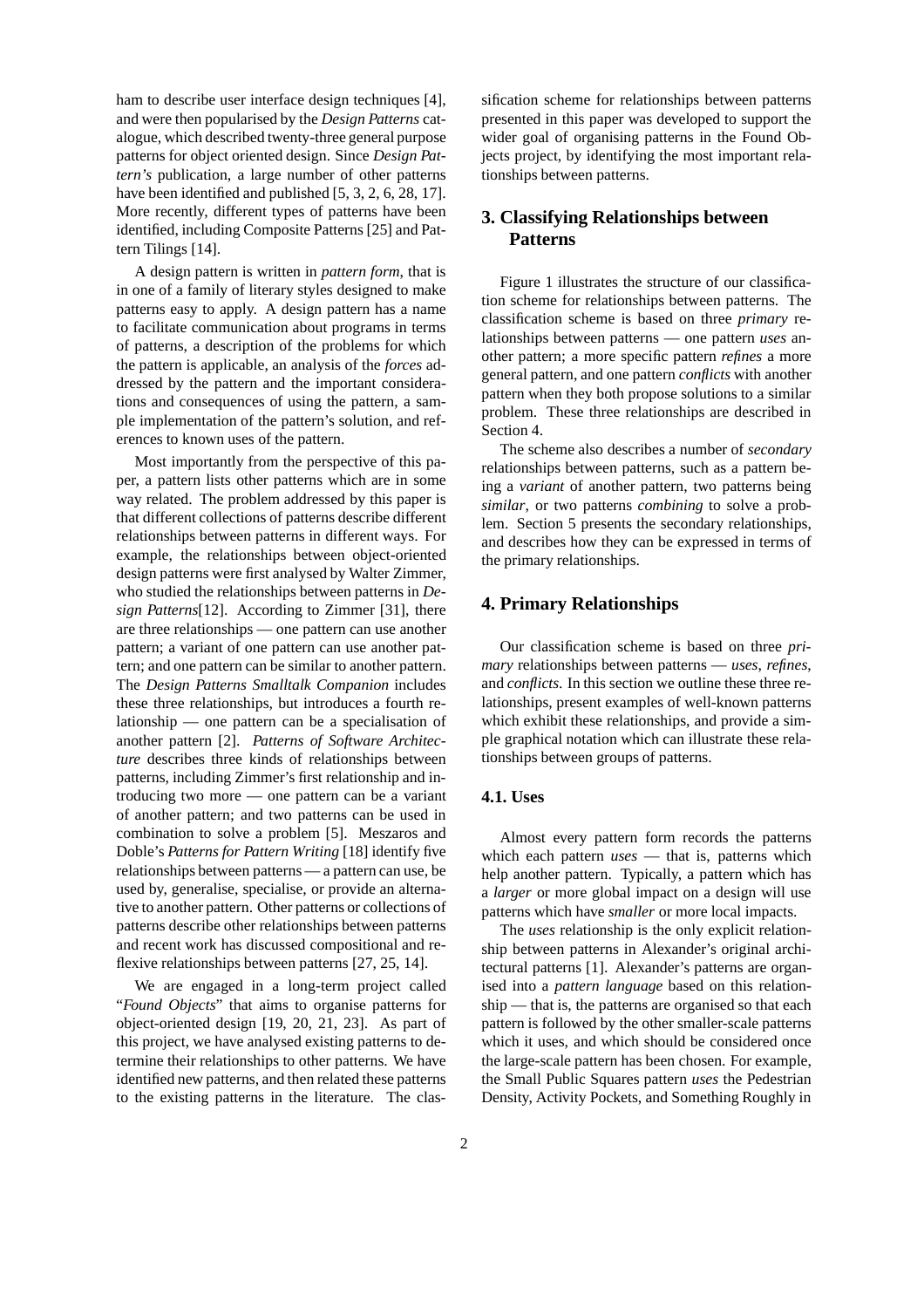| <b>Primary Relationships</b>   |                                                                |
|--------------------------------|----------------------------------------------------------------|
| <b>Uses</b>                    | One pattern uses another pattern [1, 12, 31]                   |
| Refines                        | A specific pattern refines a general pattern [2, 18]           |
| Conflicts                      | A pattern addresses the same problem as another pattern [8, 3] |
| <b>Secondary Relationships</b> |                                                                |
| Used by                        | A smaller pattern is used by a larger pattern [1]              |
| Refined by                     | A general pattern is refined by a specific pattern [18]        |
| Variant                        | A variant pattern refines a more well-known pattern [5]        |
| Variant Uses                   | A variant of one pattern uses another pattern [31]             |
| Similar                        | A pattern is similar to another pattern [31]                   |
| Combines                       | Two patterns combine to solve a single problem [5, 8]          |
| Requires                       | A pattern requires the solution of another pattern [7]         |
| <b>Tiling</b>                  | A pattern uses itself [14]                                     |
| Sequence of                    | A sequence of patterns from the simple to the complex [26, 11] |
| Elaboration                    |                                                                |

**Figure 1. The Structure of the Classification Scheme**

the Middle patterns. The Small Public Squares pattern is a larger scale pattern because it describes the design of the entire square; the other patterns are smaller because they describe the pedestrian traffic in the square, the edges of the square, and the centre of the square respectively.

Software pattern forms explicitly record this relationship — often mixed with others — typically in a section titled *Related Patterns* [12] or *See Also* [5]. For example, the Observer pattern that maintains consistency between multiple views of objects *uses* the Mediator pattern to coordinate updates of multiple objects. In turn, the Mediator pattern *uses* the Singleton pattern to ensure that Mediators are not duplicated unnecessarily. This is most important relationship in Zimmer's analysis of the relationships between design patterns [31] and is explicitly represented in every published collection of design patterns [6, 28, 17].

The *uses* relationship can be used to simplify the descriptions of more complex patterns by composition. Riehle has defined a *composite* design pattern as "*any design pattern which is best described as the composition of further patterns*" [25]. For example, Riehle describes how the Model-View-Controller pattern [5] can be seen as a composite of the Observer, Strategy, and Composite patterns: the Observer pattern connects a View to its Model, the Strategy pattern arranges for a Controller object to handle input on behalf of a View, and the Composite pattern provides a hierarchy of Views. Similarly, Dyson and Anderson have written a collection of small patterns which describe in detail how to apply the State pattern [8].

The important point here is that a composite pattern *uses* the smaller-scale patterns of which it is composed. The description of a composite pattern must describe *how* these patterns are combined into the composite pattern, for example, by using role diagrams [25]. Following Zimmer [31], Figure 2 shows how the structure of *uses* relationships can be illustrated graphically.



**Figure 2. The** *uses* **relationship in the Model-View-Controller Pattern**

# **4.2. Refines**

The second primary relationship in our classification scheme is that one pattern *refines* another pattern, that is, one pattern is a specialisation of a more general, more simple, or more abstract pattern.

A specific pattern *refines* a more abstract pattern if the specific pattern's full description is a direct extension of the more general pattern. That is, the specific pattern must deal with a specialisation of the problem the general pattern addresses, must have a similar (but more specialised) solution structure, and must address the same forces as the more general pattern, but may also address additional forces. To make an analogy with object-oriented programming, the *uses* relationship is similar to composition, while the *refines* relationship is similar to inheritance.

For example, in *A Pattern Language* the Sequence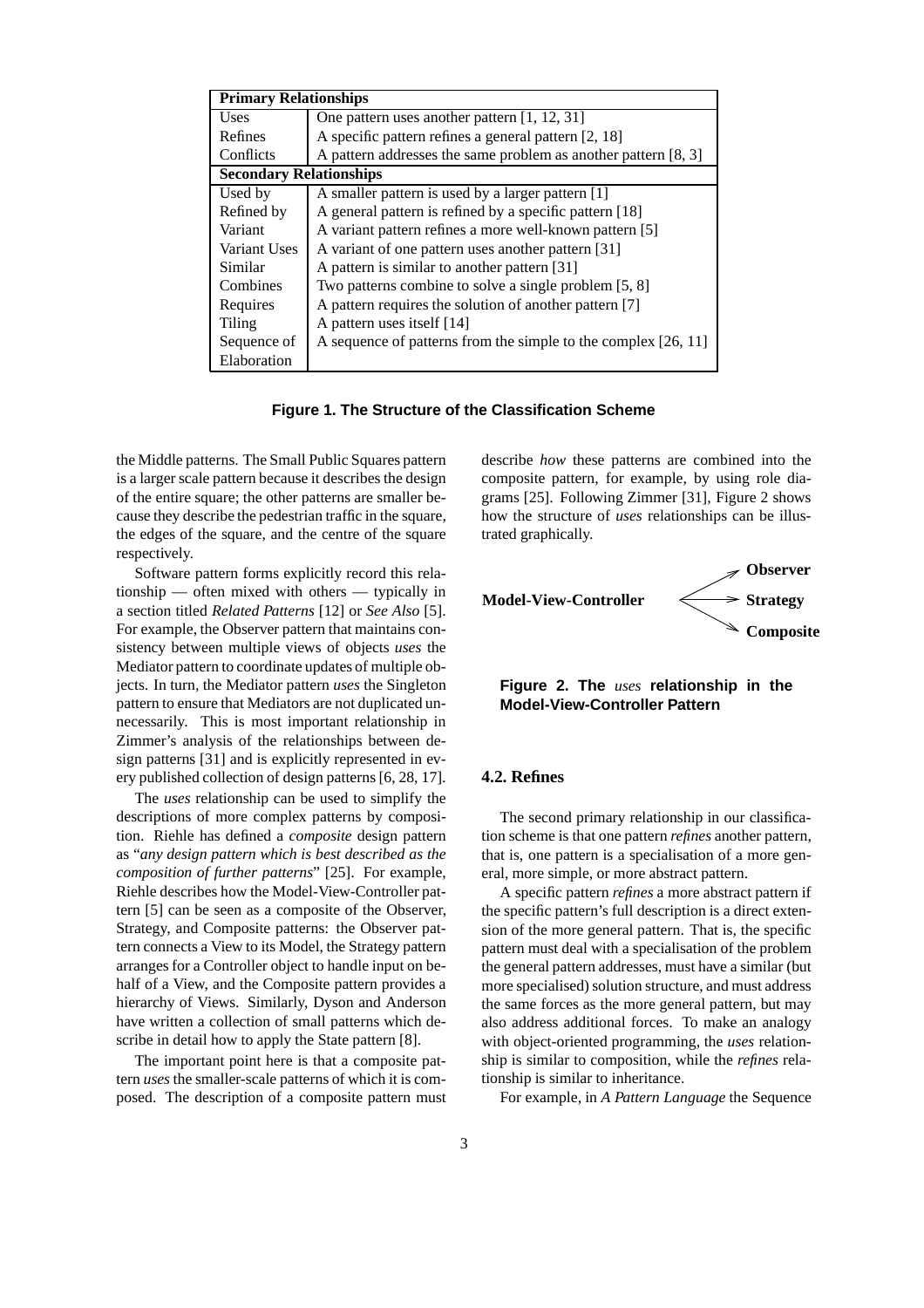of Sitting Spaces pattern *refines* the Intimacy Gradient Pattern [1], even though this is not identified explicitly in the text. The Intimacy Gradient pattern describes how a house should be designed so that the public rooms are closest to the main entrance, while the private rooms are furthest from the door, while the Sequence of Sitting Spaces pattern describes how chairs, alcoves and window seats should be designed to form an Intimacy Gradient.

This refinement relationship is also found in software patterns. For example, in *Design Patterns* the Factory Method pattern *refines* the Hook Method pattern [12]. Hook Methods allow subclasses to override parts of the behaviour of Template Methods defined in superclasses. One force addressed by the Hook Method pattern is the desirability of naming conventions to make clear to later programmers that a particular method is in actually a Hook Method. Factory Method *refines* Template Method, because Factory Methods are effectively Hook Methods which are used by subclasses to specify the class of an object the Template Method in the superclass will create. In the description of the Factory Method pattern, one of the main forces addressed by the pattern is the use of naming conventions to illustrate the a particular method is in fact a Factory Method.

The *refines* relationship can be used to identify new *abstract patterns* by generalisation — existing patterns which have structure in common can be seen as refinements of an abstract pattern which factors out the commonalities. For example, the Iterator pattern [12], the Type-safe Session pattern [24], the Accumulator pattern [30] and the Pen objects used in many graphic systems [13] all refine the Curried Object abstract pattern [20]. Figure 3 illustrates this refinement relationship for the Curried Object pattern.



**Figure 3. The** *refines* **relationship in the Curried Object Pattern**

The Curried Object pattern describes how one *client* object can provide a simplified interface to another *server* object by using local state to store information about the client's use of the server object, and adding this information into the messages it receives before forwarding them on to the Server. Conceptually, an Iterator provides an interface to a collection by managing a "current position" in the collection, and when the iterator is used, the current position is passed into the collection along with any other arguments to the message. Similarly, a Pen maintains a "current position" on a graphic medium which represents the position of the graphics pen, and the Accumulator maintains the "current arguments" to be used to initialise the server object.

The *Design Patterns Smalltalk Companion* [2] also introduces a number of abstract patterns such as Sharing and OO Recursion, and describes other patterns as refinements of these abstract patterns. For example, Flyweight *refines* Sharing, and Chain of Responsibility *refines* OO Recursion.

# **4.3. Conflicts**

The third fundamental relationship between patterns in our classification scheme is that they *conflict* — that is, that two or more patterns provide mutually exclusive solutions to similar problems. Most pattern forms do not provide an explicit section to record this relationship, but it is often expressed in the related pattern section along with the *uses* relationship.

For example, Kent Beck's *Smalltalk Best Practice Patterns*[3] includes an excellent example of two conflicting patterns which both address the problem of how a Smalltalk programmer should access an object's instance variables. The Direct Variable Access pattern presents one solution — that instances variables should be accessed directly, because this is easy to read and compiles efficiently. In contrast, the Indirect Variable Access pattern presents a diametrically opposed solution — that instances variables should only be accessed indirectly, via accessor methods, because this makes it easy to change the representation of the variable without affecting code that uses it. Figure 4 illustrates this relationship using the same notation as Dyson and Anderson [8].

# **Direct Variable Access**

### **Indirect Variable Access**

# **Figure 4. The** *conflicts* **relationship in the Variable Patterns**

Considering patterns from *Design Patterns*, the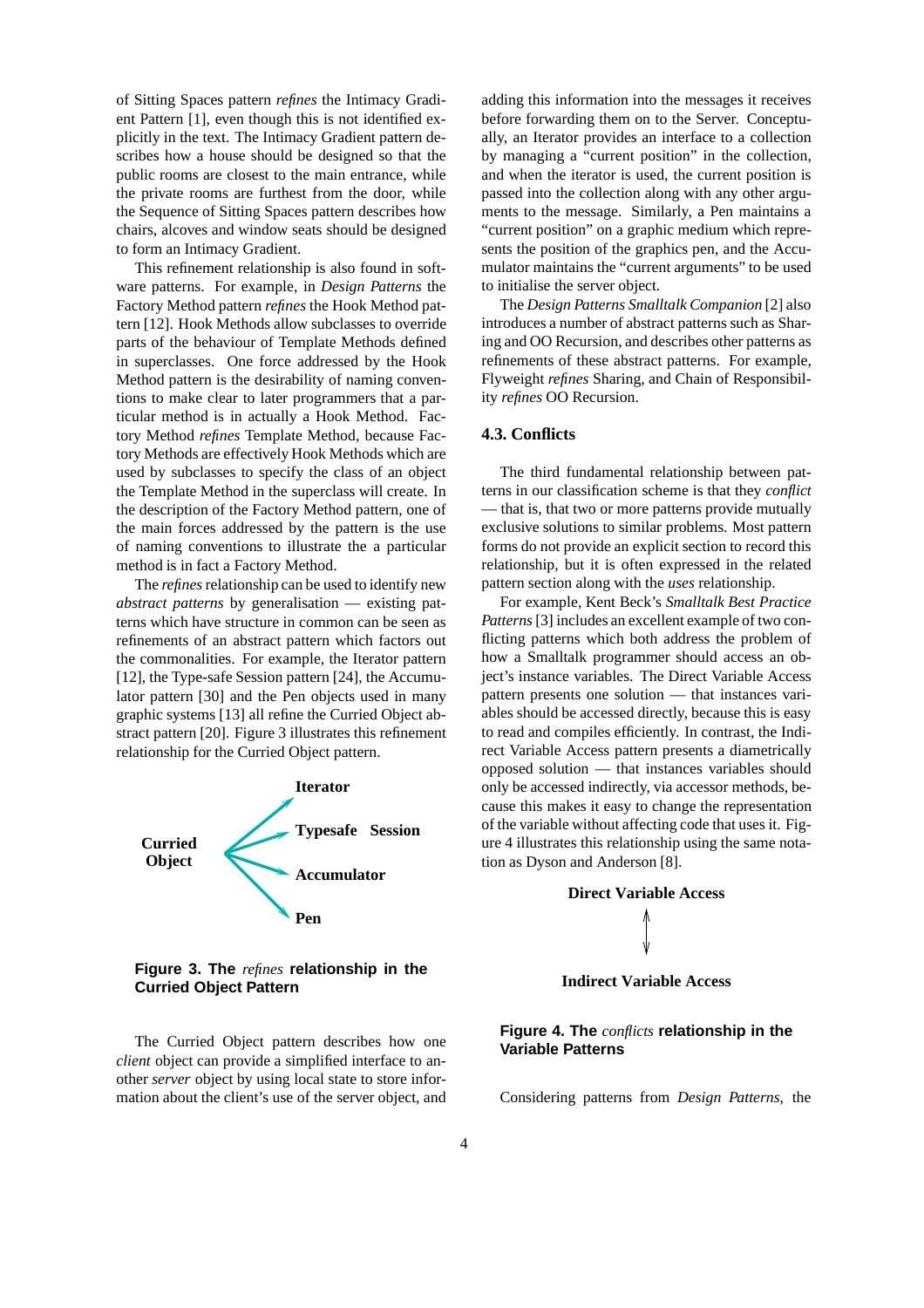Decorator pattern conflicts with the Strategy pattern in that both patterns can be used to modify the behaviour of other objects — for example, both patterns have been used to add graphical borders or icons to window objects in different window system frameworks[12, p.180]. The Prototype and Factory Method patterns also conflict, because they provide two alternative solutions to the problem of subclasses redefining the classes of objects created in superclasses.

When reading or applying a pattern language, this relationship can be exploited in two ways — when looking for patterns, if a pattern seems as if it may be applicable, then the conflicting patterns should be examined because they present alternative choices, but once one pattern has been chosen, the other conflicting patterns can be ignored.

It is interesting to note that Alexander's pattern language does not use this relationship explicitly, indeed, Alexander claims every pattern can be used with any other pattern [1]. In practice, Alexander's pattern language includes a number of conflicting patterns, for example the House for a Small Family, House for a Couple, and House for One Person patterns describe three mutually exclusive kinds of houses.

## **5. Secondary Relationships**

In describing the relationships between patterns, pattern writers often use a number of other relationships between patterns. We classify these relationships as *secondary* relationships, because we have been able to express them in terms of the primary relationships. In this section we present the secondary relationships we have classified. Some of these relationships, such as *used by* and *refined by*, are simply inverses of primary relationships, but other relationships, such as *variant of* and *combines with*, are more complex.

### **5.1. Used By**

The *used by* relationship is the inverse of the *uses* relationship, and can be analysed in the same way as that relationship. For example, because Mediator *uses* Singleton, Singleton is used by Mediator [12]. Similarly, Iterator is used by Interpreter and Visitor.

Some pattern forms, including Alexander's, explicitly include a section to record the used by relationship, to give the context of more general patterns within which a particular pattern is likely to be instantiated. Other pattern forms occasionally record this relationship within the related patterns sections or omit it all together.

### **5.2. Refined By**

The *refined by* or *generalises* relationship is the inverse of the *refines* relationship, and can be analysed in the same way as that relationship. For example, if Factory Method refines Template Method, then Template Method is refined by Factory Method, and so on.

Most existing pattern forms only record the refined by relationship occasionally, if at all.

### **5.3. Variants**

A pattern is a recurring solution to a design problem. Because every problem is different, a pattern will be instantiated differently every time it appears. In practice, some kinds of problems and solutions will occur more regularly than others, so some ways of instantiating patterns are more common in practice than others. These common patterns of instantiation are called pattern *variants*, and some pattern forms, in particular *Patterns of Software Architecture*, explicitly identify pattern variants, either as separate patterns or as parts of other main patterns [5].

We decompose the variant relationship by treating each variant as a separate pattern. Not all variations are sufficiently important to be identified explicitly as variants in the language — but where variants are dignified with a particular name, or are substantially different from the main pattern, that is they extend the main pattern's structure or make different tradeoffs between forces, and , then they are worth documenting as variant patterns in their own right.

This decomposition makes clear that the variant relationship is used in two distinct ways in the patterns literature. Most pattern variants are *solution variants*, that is, they provide alternative solutions to the same problem, as described above. A few pattern variants are *problem variants*, that is, they describe how a single pattern can provide a solution to a number of different problems. We analyse the relationships between problem and solution variants differently, as follows.

### **5.3.1 Solution Variants**

Most pattern variants describe variant solutions to a common problem. For example, the Adaptor pattern has two main variant solutions — a Class Adaptor and an Object Adaptor [12]. The Adaptor pattern *"converts the interface of an Adaptee class into another existing incompatible Target interface clients expect. Adaptor lets classes work together that couldn't otherwise, because of incompatible interfaces"* (*Design*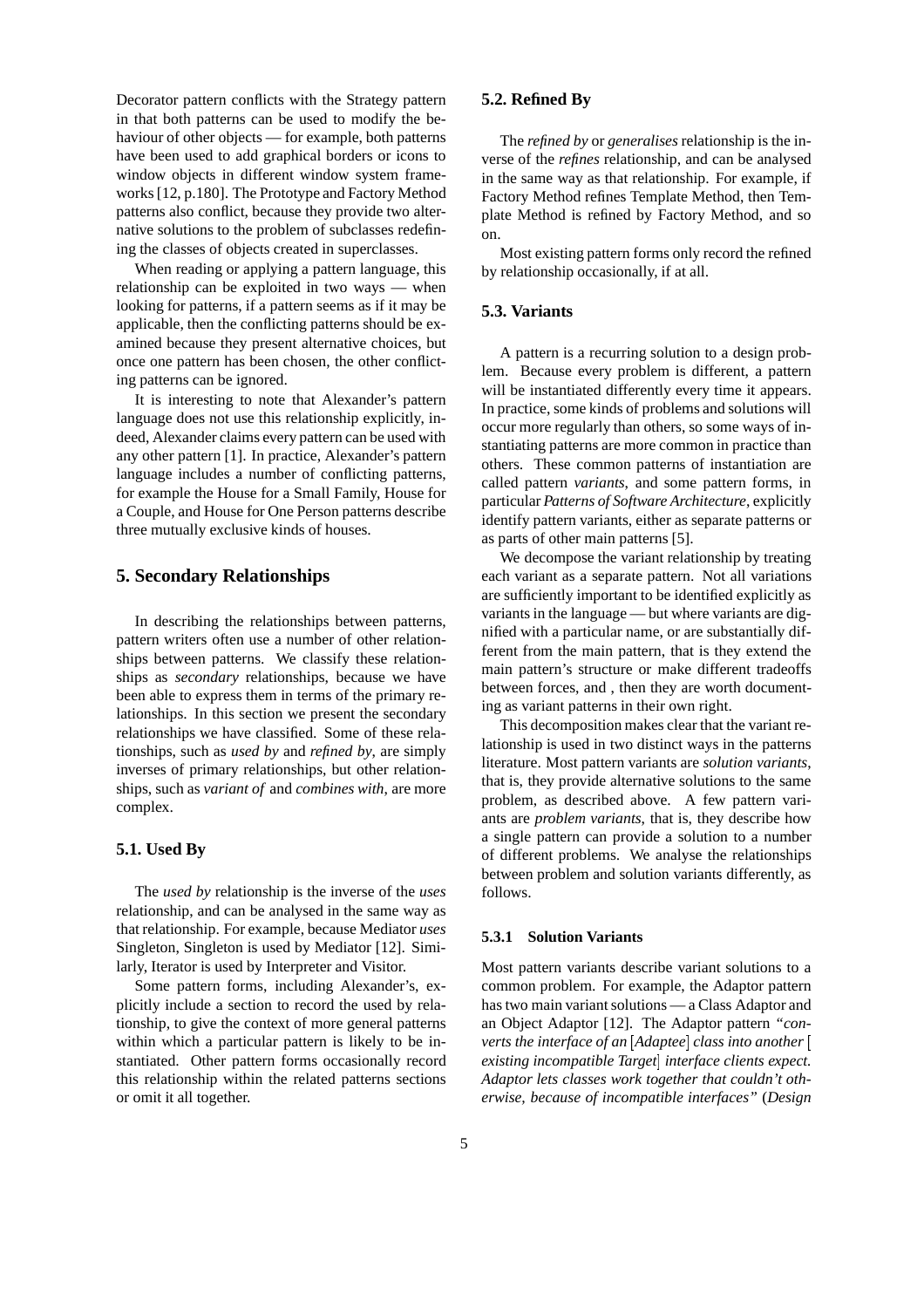

**Figure 5. Adaptor pattern variants**

*Patterns* [12, p. 139]). In this way, the Adaptee class can be used as a server by client objects which access it through the Target interface, without requiring modification of the client objects. The two variants of the adaptor problem provide two solutions to this problem: a class adaptor extends the Adaptee class so that it implements both its own interface and the Target interface, typically by using multiple inheritance, while an object adaptor introduces a new object which implements the Target interface by delegating to the Adaptee. Class and Object Adaptors trade off forces in different ways — for example, a class adaptor can change the interface of only one concrete Adaptee class, while an object adaptor can adapt an Adaptee class and all of its subclasses. In the *Design Patterns* book, these two adaptor variants are described within the text of the overall adaptor pattern, but have individual structure diagrams, consequences, implementation issues, and sample code.

The *Design Patterns* book also describes another two variants of the Adaptor pattern, although in less detail than the Class Adaptor and Object Adaptor. A Pluggable Adaptor builds interface adaption into the Target object so that it can be configured to support a range of Adaptee interfaces, and a Two-way Adaptor is a Class Adaptor which adapts two Adaptee interfaces to each other — that is, the two interfaces are simultaneously play the roles of the Target and Adaptee interfaces in the Class Adaptor pattern.

We decompose the relationship between solution variant patterns into the *refines* and *conflicts* relationships. We treat a solution variant as a separate pattern which *refines* the main pattern and *conflicts* with the other variants. A solution variant pattern *refines* the main pattern because solution variants provide specialised solutions to the problem addressed by the main pattern, and *conflicts* with other variants because solution variants are usually mutually exclusive.

Figure 5 illustrates the relationships in a pattern language fragment containing the Adaptor pattern and its variants. The main Adaptor pattern introduces the common problem — adapting the interface of an object. The four solution variants are refinements of the main Adaptor pattern, linked by the *refines* relationship — a Class Adaptor is a more specific solution to the general problem of interface adaption, as is an Object Adaptor, and a Pluggable Adaptor is a more specific version of an Object Adaptor. Class and Object Adaptor are conflicting patterns, because they are mutually exclusive solutions to any given adaption problem. The Two-way Adaptor also *uses* the main Adaptor pattern: this is discussed in Section 5.8 below.

### **5.3.2 Problem Variants**

Although most pattern variants describe variant solutions to a common problem, some pattern variants describe variant problems which share a common solution. For example, the Proxy pattern is described both in *Design Patterns* and *Patterns of Software Architecture*, and each description introduces a number of variants — four in *Design Patterns*, and these four plus another three in *Patterns of Software Architecture*. The Proxy pattern is used to "*Provide a surrogate or placeholder for another object the Subject to control access to it*" (*Design Patterns* [12, p. 207]). A Proxy object provides the same interface as the original Subject object, but intercepts any messages directed to the Subject. A Proxy object can therefore be used in place of the Subject by a client which are designed to access the Subject, without the client being aware the Subject has been replaced by a Proxy.

Because a Proxy intercepts any message directed to its Subject, a Proxy can handle or override these message. The main Proxy pattern describes how these messages can be intercepted — that is, it describes a solution — but it does not describe a single problem which this solution resolves. Rather, the many variants of the Proxy pattern each describe a different problem to which Proxy provides the solution. For example, a Virtual Proxy creates expensive objects on demand so that they will only be created if necessary, a Remote Proxy is a local representative for an object on a remote machine so that other local clients can ac-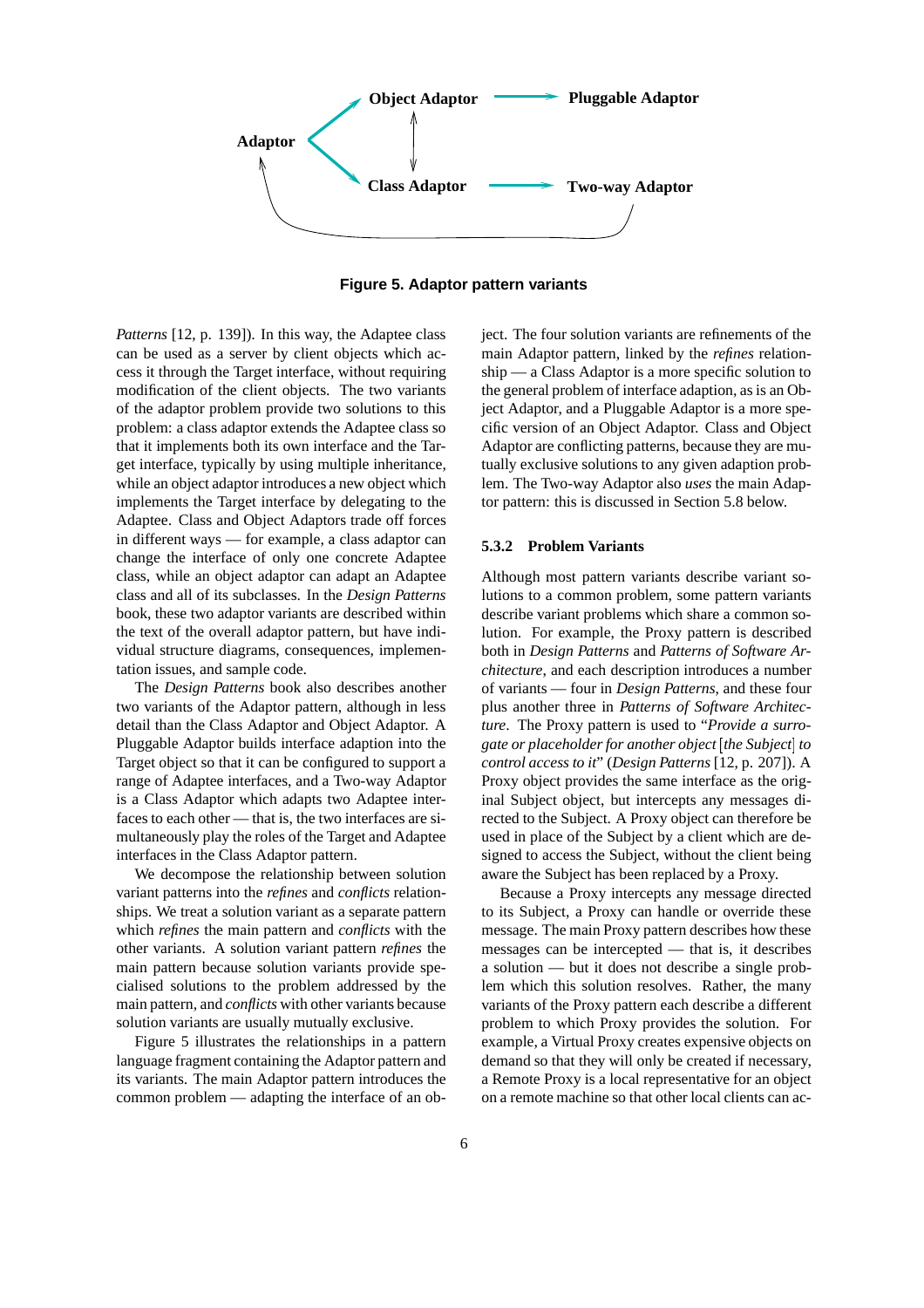

**Figure 6. Proxy pattern variants**

cess the object without knowing about details of interprocess communication, and a Protection Proxy provides a level of security by checking the access rights of the client sending messages to the proxy. *Patterns of Software Architecture* makes this explicit in its introduction to the Proxy Pattern — "*Introducing such a placeholder can serve many purposes, including enhanced efficiency, easier access and protection from unauthorised access*" [5, p. 263].

As with the Adaptor pattern, we decompose the Proxy pattern into a number of related patterns, forming a pattern language fragment [23]. The main Proxy pattern introduces the common solution — providing a placeholder for an object. Each problem variant is then captured as a separate pattern which *uses* the main Proxy pattern. The main pattern *uses* rather than *refines* the variants because the main pattern is a common solution employed by each variant, rather than a specialisation of every variant. We do not need to record a *conflicts* relationship between different problem variants, because these variants all address different problems.

In fact, Proxy also has a number of *solution* variants, so the relationships between the various Proxy pattern variants are more complex than this. Figure 6 shows the overall structure of the Proxy fragment. Each solution variant *refines* the main Proxy pattern and *conflicts* with mutually exclusive variants.

### **5.4. Variant Uses**

Zimmer [31] distinguishes between two forms of the *uses* relationship, "*X uses Y in its solution*" where all instantiations of pattern  $X$  use pattern  $Y$  and "*Variant of X uses Y in its solution*" — where some instantiations of pattern X will use pattern Y, and others will not. For example, an instantiation of the Visitor pattern will always use the Double-Dispatch pattern, but may or may not use the Iterator pattern — in Zimmer's terms, a variant of Visitor would use Iterator. Similarly, a variant of Composite may use Visitor or Iterator [31].

Our pattern classification scheme does not make

this distinction, rather, we use only the primary *uses* relationship. There are several reasons why we handle variant uses in this way. The first reason is philosophical — since patterns are ultimately guidelines or rules of thumb, and are meant to be tailored to suit a specific problem and the context of their use, any part of a pattern may be omitted or varied when the pattern is instantiated [1, 12]. The second reason is that we identify the important pattern variants explicitly, treating them as first class patterns as described in Section 5.3 above, so that this relationship can be classified as a full *uses* relationship with the variant pattern, rather than a *variant uses* relationship with the main pattern, assuming the variation is significant. The third reason is pragmatic — we are interested in classifying the relationships between patterns to help us organise patterns, and the *uses* relationship must be considered whether the use is mandatory or optional. Treating the two relationships in common when organising patterns into a pattern language or system does not preclude the text of individual patterns from making finer distinctions.

# **5.5. Similarity**

Zimmer also introduces a similarity relationship between patterns, " *X is similar to Y*" [31]. This relationship is derived from comments in the related patterns section of *Design Patterns*, and it seems to be a catch-all category for relationships between patterns which are not captured by the other relationships.

This relationship is often used to describe patterns which are similar because they address the same problem, that is, some of the patterns Zimmer would classify as being similar we would classify as conflicting, such as Abstract Factory, Prototype, and Builder. The similarity relationship seems to be much broader that just *conflicts*, however, as it is also used to describe patterns which have a similar solution technique, such as Strategy and State, or which are occasionally used together, such as Flyweight and Strategy.

We express these kind of relationships using more specific arrangements of primary relationships as ap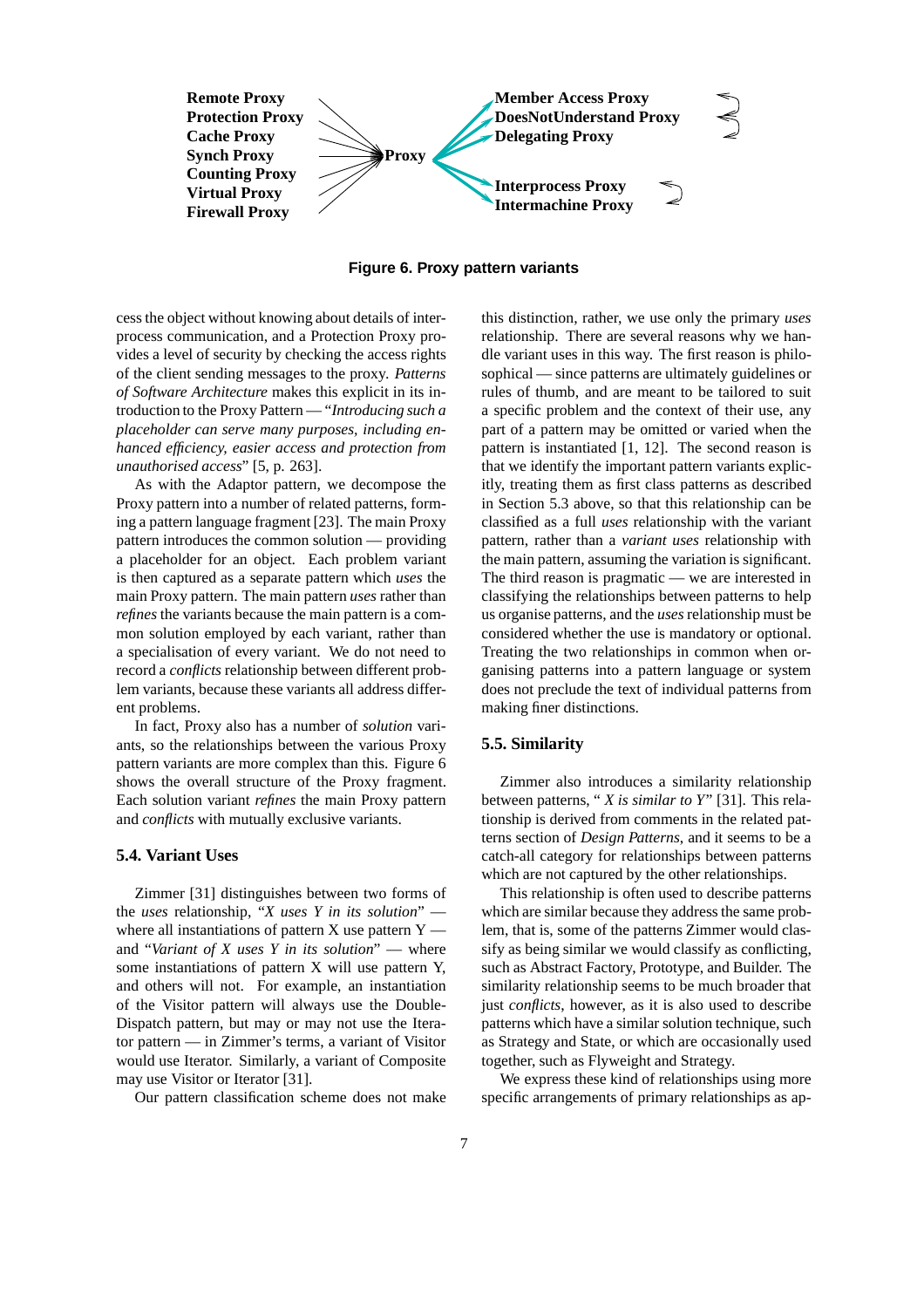propriate. For example, patterns which have similar solution techniques can be treated as solution variants, that is, as refining a more abstract pattern (see 5.3.1), and patterns which are used together can be related by the primary *uses* relationship.

# **5.6. Combines**

*Patterns of Software Architecture* [5] and Paul Dyson's *Patterns for Abstract Design* [7] introduce a *combines* relationship between patterns, where two patterns combine to solve a single problem which is not addressed directly by any other pattern. For example, from *Patterns of Software Architecture*, the Proxy and Forwarder-Receiver patterns can be combined to implement a transparent peer-to-peer communication service [5, p. 17]; from *Patterns for Abstract Design*, the Domain Abstraction Classes and Framework Implementation classes patterns can be combined to implement a software framework, and the Abstract Mechanistic Behaviour and Abstract Significant Roles patterns can be combined to implement an abstract design.

In simple cases, we can model this relationship directly by the *uses* primary relationship, where one pattern is a larger scale pattern that addresses the whole problem and the other pattern is a smaller scale pattern which provides a solution to a subproblem. For example, in the Proxy and Forwarder-Receiver pattern combination, the Forwarder-Receiver pattern describes how to implement a communications substrate which is used by the Proxy pattern. We classify these patterns so that the Proxy pattern *uses* the Forwarder-Receiver pattern.

In more complex cases, such as the two other examples above, we consider that this relationship really points to a lack in the patterns themselves — although these patterns combine to provide a solution to a problem, the actual problem and the way these patterns combine to solve it is being represented by the combines relationship, and is not captured explicitly in a pattern. In these cases, we ensure that the problem is identified explicitly by locating an existing pattern or introducing a new pattern which addresses the problem directly, outlines the whole solution, and *uses* the patterns that combine to solve it.

For example, the Domain Abstraction Classes and Framework Implementation classes patterns combine to implement a software framework. The *Patterns for Abstract Design* include a Software Framework pattern which *uses* the other two patterns, so the combines relationship is already expressed by the *uses* relationship here. The Abstract Mechanistic Behaviour and Abstract Significant Roles patterns combine to

implement an abstract design, but Dyson does not include an "Abstract Design" pattern. To model this relationship, we would introduce Abstract Design as an explicit pattern which *uses* the Abstract Mechanistic Behaviour and Abstract Significant Roles patterns.

The underlying intuition here is that patterns use a number of other patterns to provide the solution to the problem they address. All patterns can be considered to combine with every other pattern which is used-by another (often larger-scale) which pattern *uses* them, to solve the problem the larger-scale pattern addresses.

### **5.7. Requires**

*Patterns for Abstract Design* also introduces a *requires* relationship between patterns — one pattern *requires* a second pattern if the second pattern is a prerequisite for solving the problem addressed by the first pattern [7]. For example, the Software Framework, Abstract Significant Roles and Abstract Mechanistic Behaviour patterns all require the Defined Domain pattern — that is, the Defined Domain pattern must have been applied before the other patterns can be applied successfully.

In general, we consider that this relationship can be modelled quite adequately by the *uses* primary relationship. The distinction between *requires* and *uses* seems to be based primarily on the order in which the patterns should be applied — if one pattern requires a second pattern, the second pattern must be applied before the first pattern can be used to produce its solution. This is also the case with the general *uses* relationship, since if one pattern *uses* a second pattern, the second pattern must be applied before the solution described by the first pattern will be complete. For this reason, we model the requires relationship with the primary *uses* relationship.

### **5.8. Tiling**

Some patterns can be applied repeatedly to solve a single problem. Lorenz has identified some particular examples of this as *Pattern Tilings* [14] — for example, Interpreter and Visitor patterns can be instantiated repeatedly to implement a reflexive system. Other patterns can also be tiled — for example, an Iterator can iterate over other iterators [29], and the Two-Way Adaptor pattern variant described in Section 5.3.1 above can be seen as a tiling of the Adaptor pattern, because the Class Adaptor pattern is applied twice, once for each direction.

We express pattern tiling by introducing additional variants of the patterns which are applied reflexively.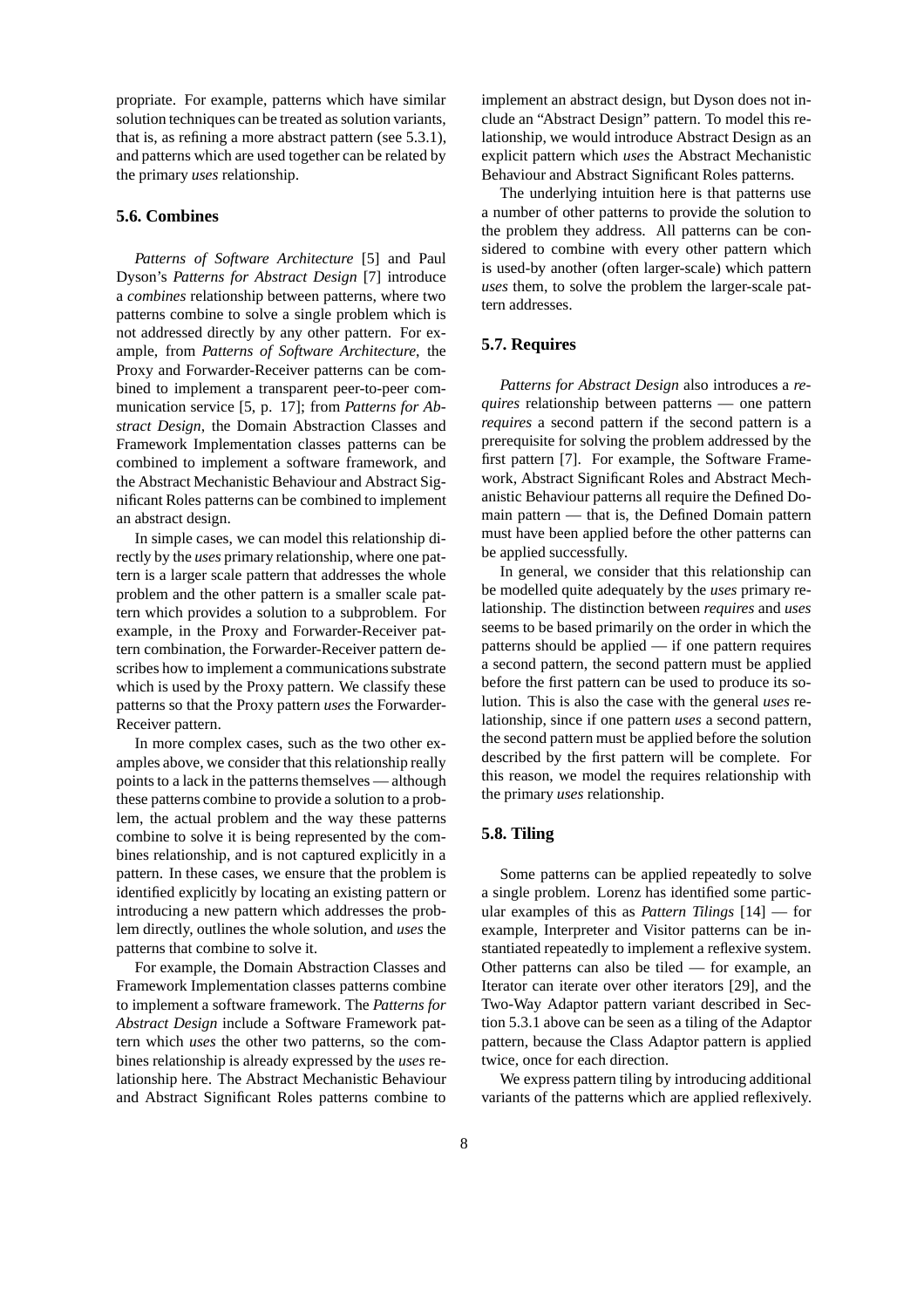

**Figure 7. Composite pattern tiling variants**

As with more typical solution variants, a reflexive variant *refines* the main pattern, however a reflexive variant also *uses* the main pattern. With this approach, a pattern which can be tiled is simply one which *uses* itself, and pattern tiling does not need to be treated as a "*fundamental reflexive relationship*" within the pattern language [14].

Introducing explicit tiling variant patterns can also make clear that complex patterns can be tiled in a number of different ways. For example, Figure 7 shows that the Composite pattern can be tiled in four different ways. Briefly, a Two-Way Composite describes a graph structure with pointers in both directions, which can be used in dataflow programming [16]; a Cascade is tree of composites where each layer in the tree contains different types of objects [10]; a Two-dimensional composite is a composite where every component node acts as a Root node in a second composite, as in a tree of heavyweight widgets each containing a tree of lightweight gadgets [9]; and a Lambda Composite involves two superimposed composites, where one composite provides a more abstract view of the second composite, as used in the Trestle window system [15]. Each of these variants both *refines* and *uses* the main Composite pattern.

### **5.9. Sequences of Elaboration**

We recognise a *sequence of elaboration* as a sequence of patterns, which begins with small, simple, low-level patterns, with few negative consequences, and proceeds through a number of patterns of increasing complexity to large scale architectural patterns which have large negative consequences for the complexity and performance of the system. Often a standalone collection of patterns or a fragment of a pattern language will form a sequence of elaboration.

For example, the *Do-It-Yourself Reflection* pattern collection [26] contains a sequence of patterns from the small, local Property List pattern which affects a single object, via the Anything pattern to the larger scale Configured Object Registry. The Object System pattern [22] completes this sequence by describing how Do-It-Yourself reflection can be used to define the architecture for an entire system. Many chapters in Fowler's *Analysis Patterns* are structured as sequences of elaboration [11].

Sequences of elaboration are quite adequately described by the primary relationships between the patterns in the sequence — typically, the smaller patterns in the sequence are refined by the larger patterns, and the larger patterns *use* the smaller patterns in the sequence. These relationships imply opposite orderings on the patterns when the sequences (see Figure 8).



### **Figure 8. Sequence of Elaboration**

The *uses* relationship is typically ordered from a composite pattern to a pattern which uses it  $-$  in sequences of elaboration, from larger patternsto smaller patterns. In contrast, the refinement relationship is typically ordered from more general patterns to more specialised patterns — in sequences of elaboration, this implies that the more general and more applicable small scale patterns should be presented first. Based on our experience, and on the sequences of elaboration we have found in the literature, we consider that sequences of elaboration should treat the *refines* relationship as more important than the *uses* relationship, and so sequences of elaboration should be presented